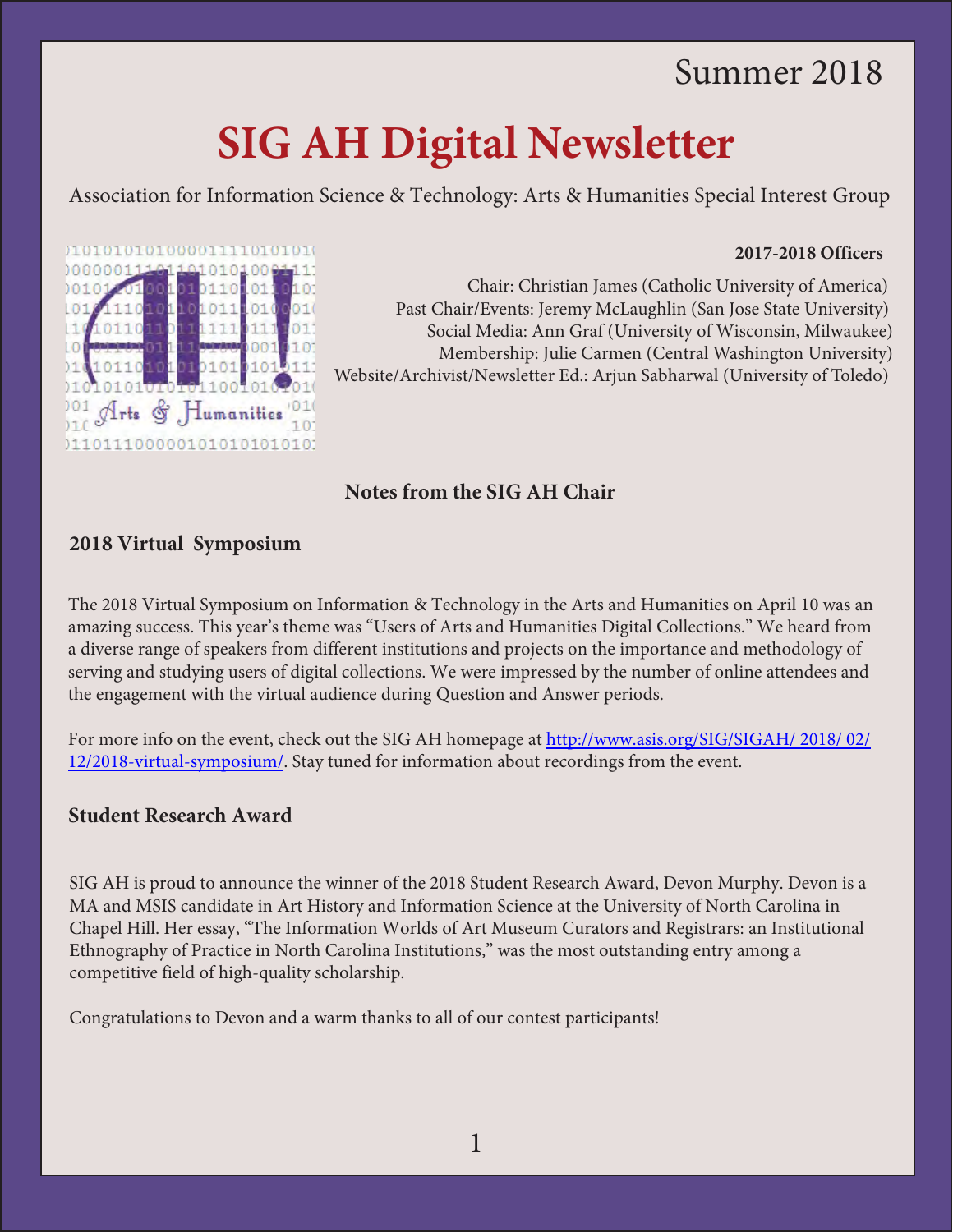# **Recent Trends in LIS Research and Practice: Technostress and After-School Programming**

#### *by Julie Carmen*

#### **Technostress**

When researching family-friendly spaces this year I came across something I hadn't seen before; "technostress." The term "technostress" is the overwhelming feeling of unfamiliarity of technology that can prevent some students from furthering their academic goals. These students are often older students returning to college or adult learners applying to college for new careers. The article that brought this to my attention was Proactive Outreach to Adult Students: A Department and Library Collaborative Effort (2012) by Rachel E. Cannady, Stephanie B. King, and Jack G. Blendinger. They highlighted that some adults who experience tec[hnostress may feel embarr](http://www.asis.org/SIG/SIGAH/2018/02/21/2018-cfsp/)assed to seek assistance or even be able to identify the barriers of their technology experience.

In addition, other sources identify technostress as the misuse or overuse of technology, which can lead to lack of sleep, depression, and other health ailments. In these resources they also identify the maladaptive use of technology, which may be the same as the overwhelming feeling of unfamiliarity of technology. Can Information Literacy bridge the digital divide and support these adult learners? An assessment of any community should be run in order to identify which basic technology skills are needed to achieve academic success. This new data can guide the creation of possible classes or workshops, in order to deliver the most impact to adult learners and can be interwoven in Information Literacy workshops or classes.

Basic technology skills can include maintenance of browsers, scanning and creating PDF documents, attaching documents to email, or uploading them to external hard drives. Using software programs such as Paint to create clearer images for their documents, using spreadsheets for class research, and understanding how their electronic devices can be used for research may also be discovered needs. One patron shared with me her frustration in not being able to read PDFs on her older Kindle. I could tell she was uncomfortable sharing this with me, but when I reassured her that we're all learning new technology all the time, and that [hardware and software are not always easy to understand, she eventually brought](http://www.ala.org/tools/librariestransform/libraries-transforming-communities) in her Kindle. I wasn't sure if I could help, but I was able to show her how to set her Kindle to access Wi-Fi in the library, and when we did that, it appeared that the PDFs were then accessible via her email, which she had not been able to access before.

These simple, basic, technology skills, which have not been learned or mastered, demonstrate a possible barrier to some students' confidence in returning to college. As our younger generations are integrated into computers and digital devices, they make everything seem so easy. There are some of our adult-learners who may think they should know more than those younger students and may not know what to ask, or who to ask. These adult-learners should not be left behind in academic achievement because of technology skills that they haven't had the need to depend on in the past. Interweaving basic technology skills, such as creating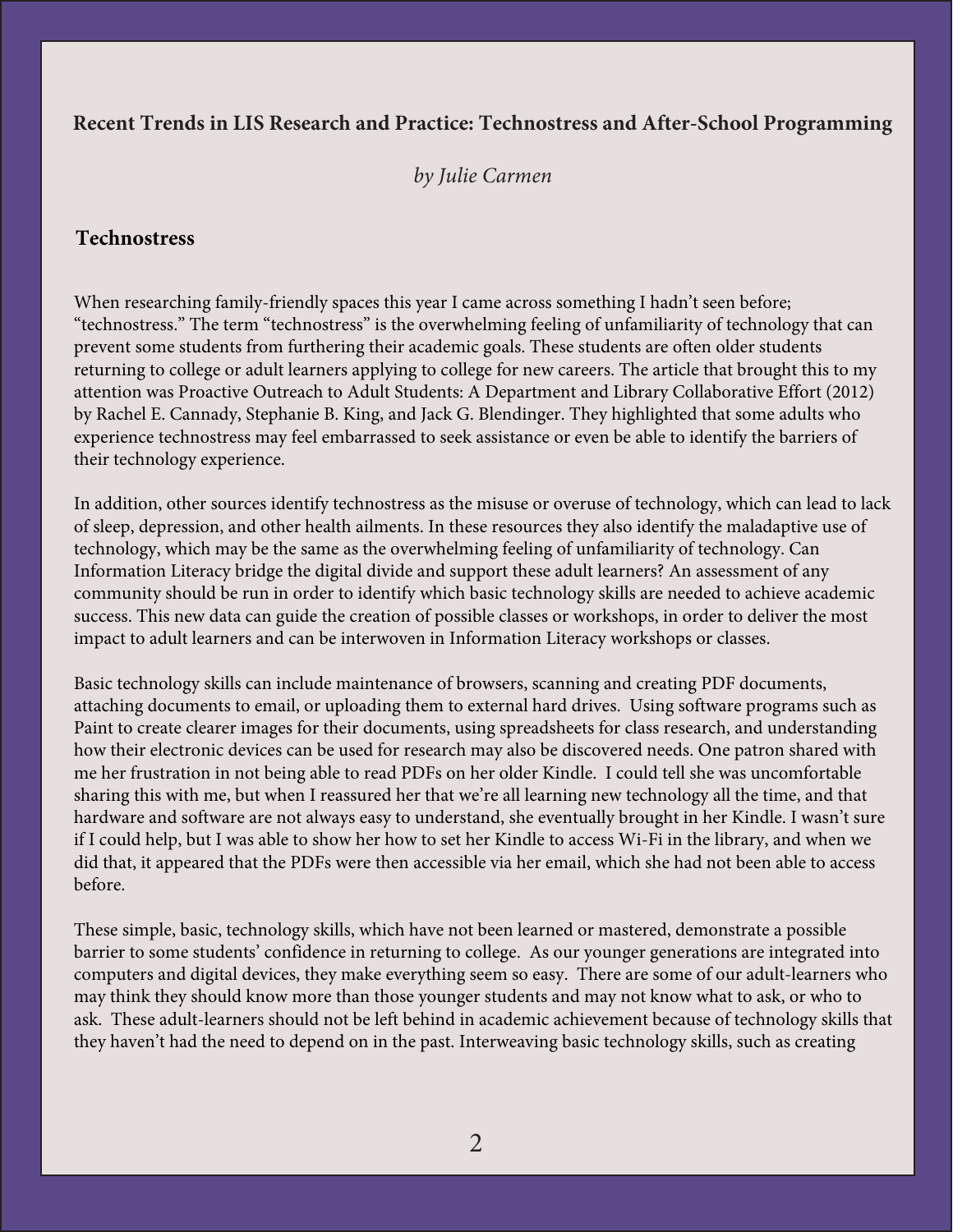#### *(continued from page 2)*

documents, Wi-Fi technology within digital devices, and browser maintenance within our Information Literacy teaching, may be a solution. In addition, academic and special libraries can determine if their community would benefit from a designed walk-in class to offer free help for those who just need some added training before taking on full credit-bearing classes. These walk-in offerings would also be opportunities to share how to find and use the libraries' resources.

#### **After-School Programming:**

Through further research in grants this past year and attending the ALA Midwinter Meeting, I learned of the demand for more after-school programs, Maker-Spacers, and Walk-in Technology classes for community members. Funders are paying large awards to institutions or non-profits who will offer educational after-school programs and adult educational programs. What a perfect storm for academic libraries to offer walk-in classes for basic technology skills.

As STEM has become a large focus in many schools and communities, I learned about StarNet for Libraries, a resource to have science designed handouts and support to teach STEM in [your library](http://www.starnetlibraries.org/). I also [learned a](http://www.starnetlibraries.org/)bout the [America After 3PM program w](http://www.afterschoolalliance.org/AA3PM/)hich is another resource for finding funding for afterschool programming.

From my perspective, between developing classes for adult learners to gain confidence in technology to help them in their research, to creating after-school programs for school age children, Information Literacy is a fine way to approach both.



Maker Club at Tam Makers (Photo by Fabrice Florin) Source:<https://www.flickr.com/photos/fabola/35661339534>